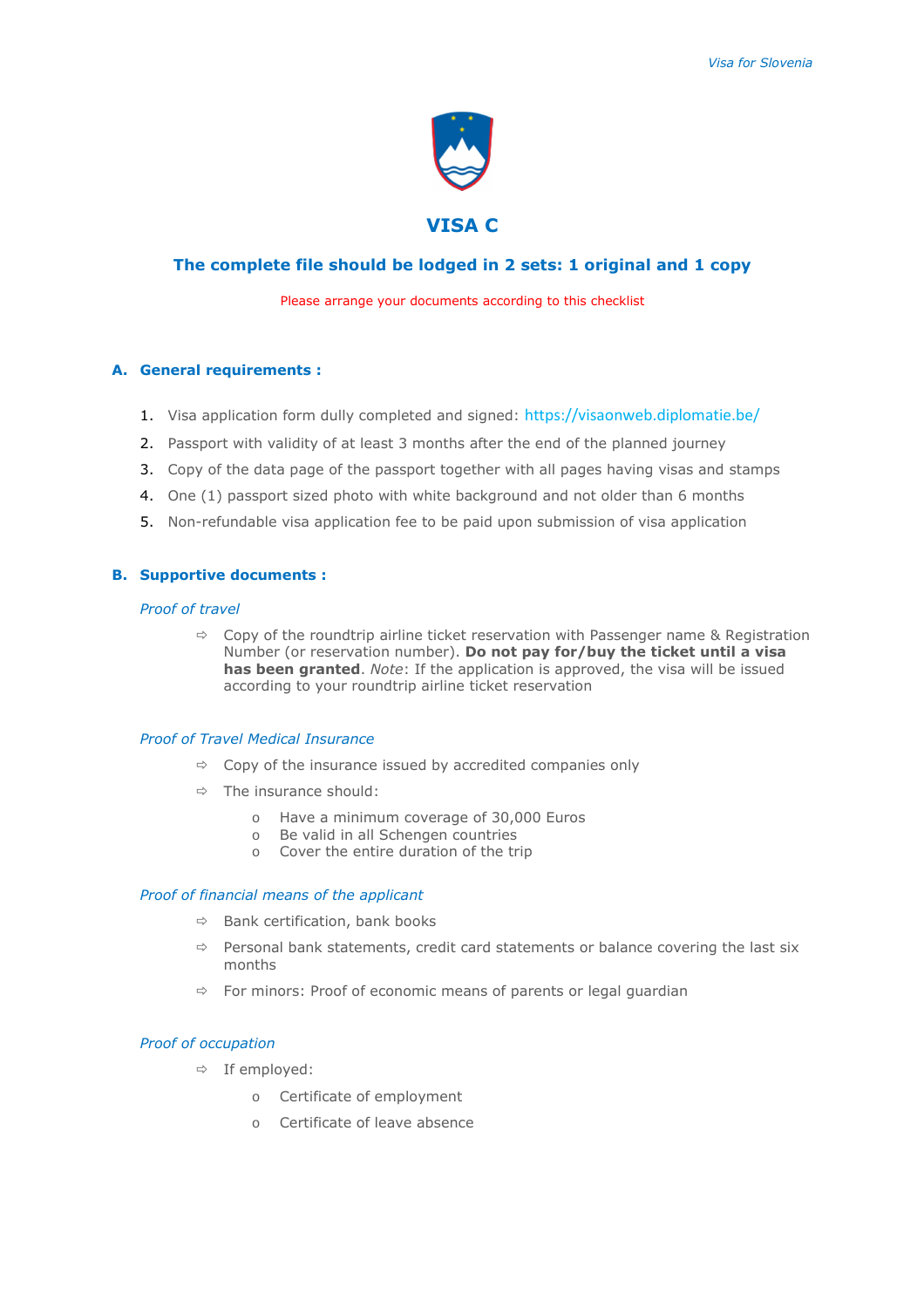- $\Rightarrow$  If self-employed:
	- o Department of Trade Industry (DTI)/Securities Exchange Commission SEC registration of business
	- o Income Tax Return
	- o Business Financial Statement
- $\Rightarrow$  If student:
	- o Proof of enrolment
	- o Certificate of leave absence if travelling during school year

#### *If applicable, proof of link*

- $\Rightarrow$  Marriage contract issued on National Statistics Office (NSO) security paper
- $\Rightarrow$  Birth certificates of children issued on National Statistics Office (NSO) security paper

## **C. Documents to submit specifically for Travelling for the purpose of tourism**

- $\Rightarrow$  Hotel confirmation or hotel voucher
- $\Rightarrow$  Copy of train ticket, domestic flight or car rental if planned to visit several Schengen countries
- $\Rightarrow$  Detailed day-to-day planned trip

## **D. Documents to submit specifically for Travelling for the purpose of Family Visit or Private Invitation**

- $\Rightarrow$  Invitation letter stating the purpose of stay, address, telephone number, e-mail address and the period of stay of the guest(s)
- $\Rightarrow$  Photocopy of the bio data page of the passport and/or travel history of the host in case of non-formalised relationship (boyfriend/girlfriend)
- $\Rightarrow$  Eventually official letter of guarantee (if no personal financial means)
- $\Rightarrow$  Eventually birth certificate or marriage certificate
- $\Rightarrow$  Eventually Affidavit of support & consent of parents or legal quardian (especially if nontravelling) and Department of Social Welfare and Development (DSWD) clearance

## **E. Documents to submit specifically for Travelling for Business, cultural or sport event, official purpose**

- $\Rightarrow$  Letter of the Philippine company/organisation introducing the businessman/applicant and stating the purpose and duration of the visit(s), the financial cover trip(s), a short company profile, etc.
- $\Rightarrow$  Invitation from the visited company or organisation with relevant personal data of the invited, length of the invitation, reason and activity to develop during the visit and/or after
- $\Rightarrow$  Proof of eventual recent business contacts or exchanges: copy of documents showing commercial relationship with the company that invites (contracts, bills, etc.) or previous contacts
- $\Rightarrow$  If applicable, letter of invitation from the organisation or entrance ticket to commercial fairs or festivals
- $\Rightarrow$  Hotel confirmation or hotel voucher